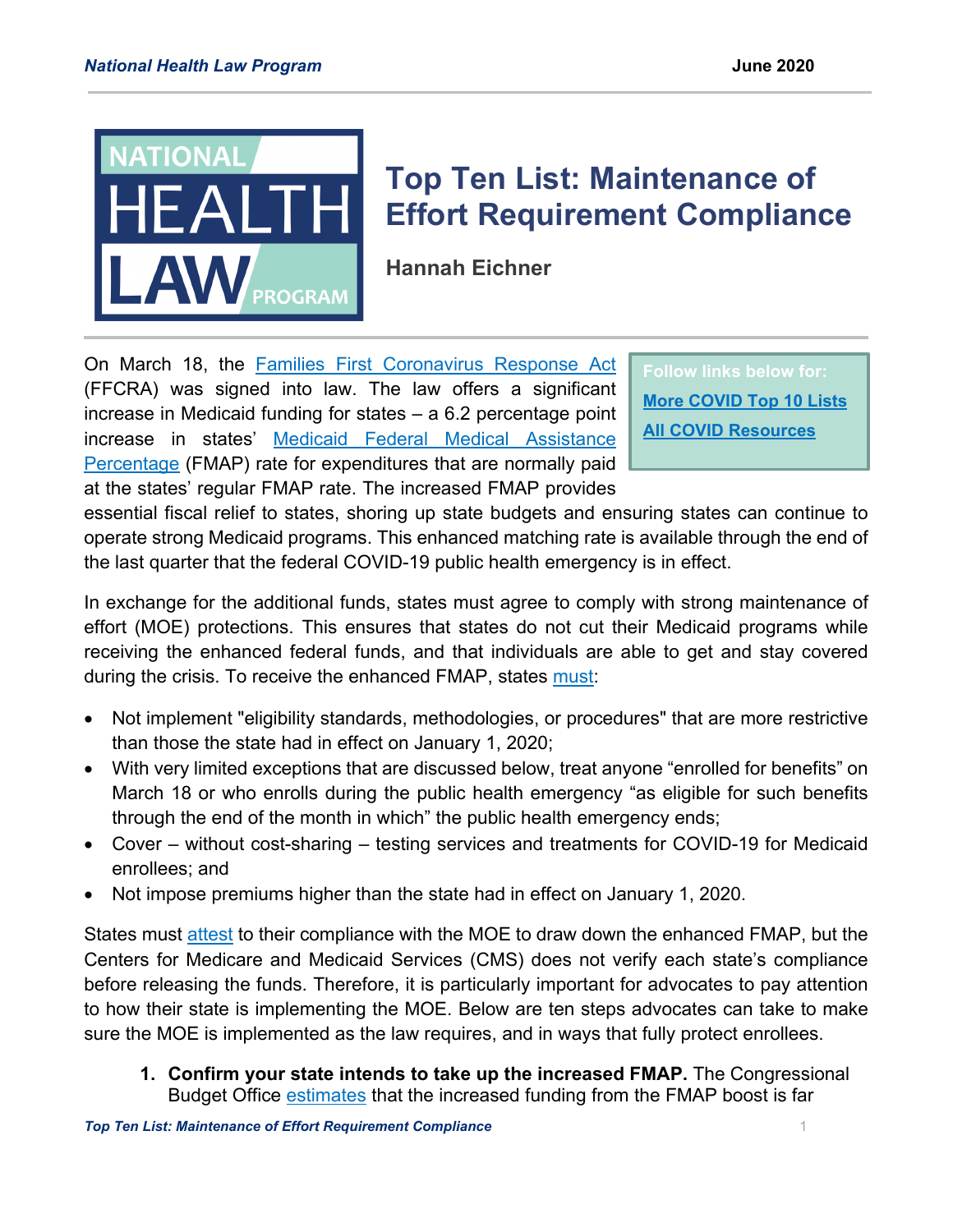greater than the costs of the MOE, so taking up the enhanced FMAP helps both states and enrollees. However, as this is ultimately a state option, advocates should confirm their state plans to receive the extra funds (and comply with the MOE).

- 2. **Ensure individuals are not terminated from Medicaid.** The MOE prohibits the state from disenrolling an individual from Medicaid, with very limited exceptions. The statute states that the MOE applies except in the cases of death, a move out-ofstate, or an individual's request to be disenrolled. CMS has also [identified](https://www.medicaid.gov/state-resource-center/downloads/covid-19-section-6008-CARES-faqs.pdf#page=10) what they interpret to be a few additional situations where termination is acceptable under the MOE:
	- a. If a lawfully residing child or pregnant woman covered under the [CHIPRA](https://www.medicaid.gov/medicaid/enrollment-strategies/medicaid-and-chip-coverage-lawfully-residing-children-pregnant-women)  [option](https://www.medicaid.gov/medicaid/enrollment-strategies/medicaid-and-chip-coverage-lawfully-residing-children-pregnant-women) ages out of eligibility or their post-partum period ends, and they have not obtained a "qualified" status;<sup>[1](#page-1-0)</sup>
	- b. If an individual becomes incarcerated, so long as the state re-enrolls the individual for inpatient hospital stays and prior to release;
	- c. If an individual was covered under presumptive eligibility, but not determined eligible for full coverage by the time presumptive eligibility ends; or
	- d. If an individual's eligibility for Refugee Medical Assistance ends.

Individuals who fall into these exceptions are still entitled to due process protections. Other than those specific exceptions, the MOE prohibits disenrollment of all Medicaid enrollees (notably, the MOE does not apply to the Children's Health Insurance Program). For a non-exhaustive list of examples of situations where an individual cannot be disenrolled under the MOE, see Appendix A. Advocates should confirm that individuals in each circumstance listed in the appendix are not being terminated.

- 3. **Work with state agencies to ensure state computer systems are correctly programmed to comply with the MOE, and stay alert for any violations**. Many state agencies are having difficulty making these changes to their eligibility systems. Additionally, many states were unable to stop terminations from occurring that had already been scheduled when the MOE took effect. Advocates should verify with their state and consumers that the state has modified their eligibility systems to not terminate enrollees, and should stay alert for any violations noticed while working with consumers.
- 4. **If wrongful terminations do occur, ensure individuals' coverage is quickly and automatically reinstated.** In the event that an individual has been terminated after March 18 who should not be, CMS states that at a minimum, the state must notify the individual of their continued eligibility and encourage them to reapply. However, CMS [requires](https://www.medicaid.gov/state-resource-center/downloads/covid-19-section-6008-faqs.pdf#page=5) that states "make a good faith effort" to automatically reinstate the individual's coverage. Advocates should urge states to pursue automatic reinstatement, as some states are doing – for example, [Virginia](https://coverva.org/materials/COVID-19_E&E_One_Pager_All_Audiences_FINAL_5.6.2020.pdf) is working to

<span id="page-1-0"></span><sup>&</sup>lt;sup>1</sup> These individuals are still eligible for emergency Medicaid.

*Top Ten List: Maintenance of Effort Requirement Compliance* 2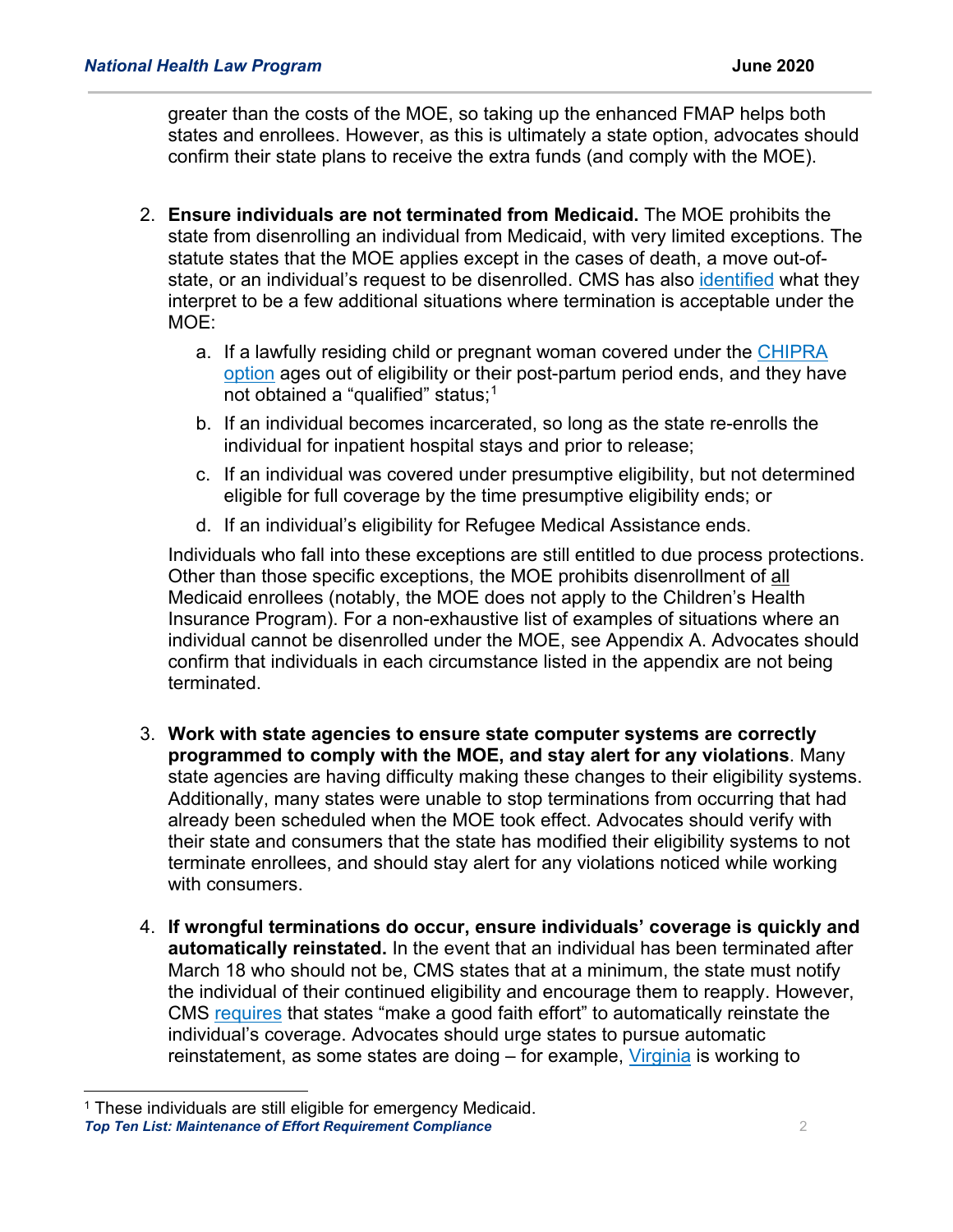reinstate all cancellations of eligibility that occurred after March 31. Individuals will be re-enrolled in the same health plan and will receive a letter to notify them. [Arizona](https://www.azahcccs.gov/AHCCCS/AboutUs/covid19FAQ.html#general) is automatically reinstating individuals who were terminated in March for failure to pay premiums. These reinstatements should be a high priority for state Medicaid agencies, to ensure individuals are held harmless for the mistakes of the states' eligibility system. Advocates should verify that these reinstatements are automatic and conducted rapidly.

- 5. **Encourage your state to suspend redetermination processes.** Given the freeze on disenrollment in the MOE, the rise in the number of new Medicaid applications, and the strain on state workforces due to the pandemic, state Medicaid agencies should spend their limited resources ensuring that new applicants are covered promptly. States can [delay](https://www.medicaid.gov/state-resource-center/downloads/covid-19-faqs.pdf#page=7) renewals by obtaining CMS concurrence. This permits states to prioritize processing new applications, reduces confusion for enrollees, and makes sure states are not collecting information that will likely be outdated by the time the public health emergency ends. For example, [Vermont](https://dvha.vermont.gov/covid-19) has suspended [renewals](https://hhs.texas.gov/about-hhs/communications-events/news/2020/03/hhsc-temporarily-waives-renewal-requirements-medicaid-snap-clients-during-covid-19-crisis) until the emergency ends. Texas has suspended renewals until further notice. Providing individuals additional peace of mind and ensuring states don't have a deluge of work once the MOE ends, [New York](https://health.ny.gov/health_care/medicaid/publications/docs/gis/20ma04.pdf) is extending all cases with coverage dates ending in March through June by 12 months.
- 6. **Encourage your state to suspend periodic data matching, if your state conducts it**. Some states conduct periodic data checks to identify potential changes, such as fluctuations in income, between renewals. Periodic data matching results are often a trigger for eligibility changes or terminations. Just as states should suspend rededetermination processes, they should also suspend these periodic data checks, as [Texas](http://bettertexasblog.org/2020/04/where-we-stand-now-texas-updates-medicaid-and-chip-policies-in-response-to-covid-19-but-more-is-needed/) has done.
- 7. **Make sure your state is waiving copays for the full range of services related to COVID**-**19 testing and treatment – or is eliminating copays entirely.** Under the MOE, states must cover all "testing services and treatments for COVID-19" without any cost-sharing. Recent research has made clear that COVID-19 can cause a [wide](https://www.washingtonpost.com/health/2020/05/10/coronavirus-attacks-body-symptoms/?arc404=true)  [range](https://www.washingtonpost.com/health/2020/05/10/coronavirus-attacks-body-symptoms/?arc404=true) of symptoms, including everything from respiratory problems, to blood clots, to kidney damage. Since an extremely broad range of services may be required to treat the many manifestations of COVID-19 – from inpatient hospital services to physical therapy to prescription drugs – this is an area where advocates should work to make sure their states are fully implementing the statute. Notably, unless states receive an 1115 demonstration waiver, they [cannot](https://www.medicaid.gov/state-resource-center/downloads/covid-19-faqs.pdf#page=11) apply an exemption from copays for only people with COVID-19 – the exemption must apply for all enrollees using a particular service.

*Top Ten List: Maintenance of Effort Requirement Compliance* 3 Thus, advocates should confirm that the state is not charging copays for all services that are related to COVID-19 testing and treatment, and that this exemption is applied to all enrollees. For example, states should suspend copays for a range of medications that may be used for treatment of symptoms of COVID-19 for all enrollees, as [Pennsylvania](https://www.dhs.pa.gov/providers/Providers/Documents/Coronavirus%202020/MA%20Copayments%20Waived%20for%20COVID-19%20Testing%20and%20Treatment.pdf) has done. Services such as non-emergency medical transportation should also be considered related to COVID-19 testing and treatment.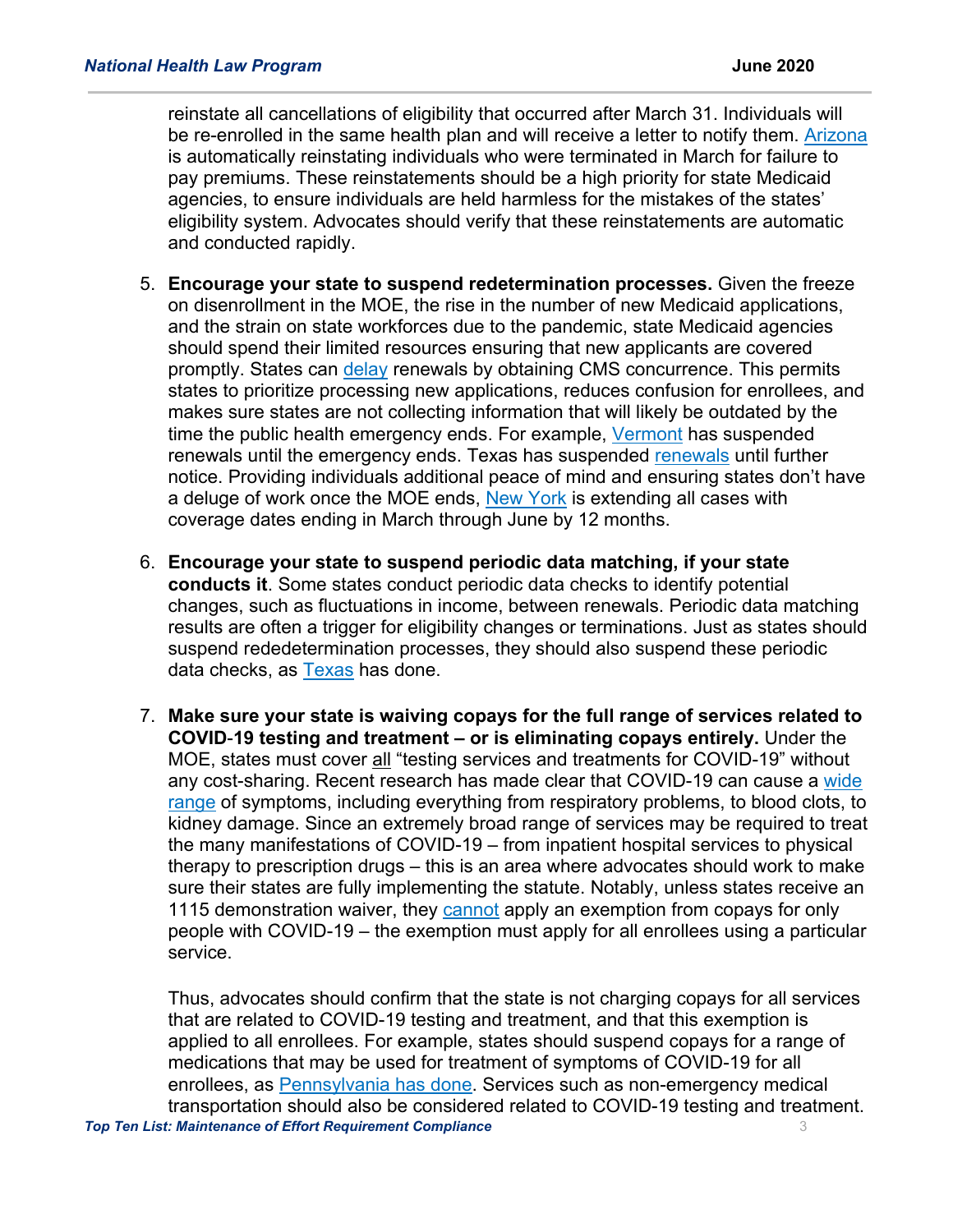Further, in addition to verifying state policies, advocates should make sure providers are being informed and that the policy is working on the ground.

The ideal solution is for advocates to push for the state to waive copays for all services, as states like [Nebraska](http://dhhs.ne.gov/Medicaid%20Provider%20Bulletins/Provider%20Bulletin%2020-13.pdf) and [Indiana](https://www.in.gov/fssa/files/Update_Medicaid_policy_changes_COVID19.pdf) have done. This eliminates the need for determining which services are related to COVID-19 testing and treatment – a complex endeavor, given the ever-growing list of COVID-19 symptoms and the many types of services enrollees may need to treat them. A [robust](https://healthlaw.org/resource/medicaid-premiums-and-cost-sharing/) body of research also finds that copays harm Medicaid enrollees health and financial stability; the burdens of copays are likely to be elevated even further during this time of increased economic hardship, so it is particularly important to do away with copays now.

- 8. **Make sure your state is compliant with requirements for cost-sharing and premiums**. Under the MOE, states cannot [increase cost-sharing](https://www.medicaid.gov/state-resource-center/downloads/covid-19-faqs.pdf#page=26) for enrollees, or, for individuals receiving long term services and supports, modify states' [post](https://www.medicaid.gov/state-resource-center/downloads/covid-19-faqs.pdf#page=26)[eligibility treatment of income](https://www.medicaid.gov/state-resource-center/downloads/covid-19-faqs.pdf#page=26) (PETI) rules in a way that increases individuals' costs. Further, states are not permitted to increase premiums any higher than they were on January 1, 2020. Given the [overwhelming harms](https://healthlaw.org/resource/medicaid-premiums-and-cost-sharing/) of Medicaid premiums, states that already require premiums should suspend them during the public health emergency or eliminate them altogether.
- 9. **Stay alert to changes in your state's eligibility procedures**. If the state makes any [changes](https://www.congress.gov/116/plaws/publ127/PLAW-116publ127.pdf#page=32) to their "eligibility standards, methodologies, or procedures" that are more restrictive than what is in effect on January 1, 2020, they run afoul of the MOE. As CMS noted in [guidance](https://www.medicaid.gov/sites/default/files/Federal-Policy-Guidance/downloads/SMD081909.pdf) about a previous MOE, some changes to eligibility procedures can be made without CMS approval, which can make it particularly difficult for CMS to detect any violations. Therefore, it is especially important for advocates to stay abreast of whether their state is putting in place any new procedural hurdles to eligibility.
- **10. Consider saving stories and data about the impact of the MOE.** Currently, aspects of the MOE may be [under threat](https://healthlaw.org/resource/medicaid-needs-to-remain-the-hero-a-summary-of-the-heroes-act/) in Congress. Information about the MOE's beneficial impact on enrollees may help continue to inform policymakers about why the MOE is needed during these unprecedented times. Moreover, as states eventually transition out of the public health emergency, this information can help in advocating for continuing changes like the elimination of cost-sharing.

## **Appendix A: Example situations where an individual's coverage cannot be terminated**

- a. Individuals who experience a [change](https://www.medicaid.gov/state-resource-center/downloads/covid-19-section-6008-faqs.pdf#page=5) in circumstances, such as change in income, that would typically make them ineligible for Medicaid
- b. Individuals who fail to pay [premiums](https://www.medicaid.gov/state-resource-center/downloads/covid-19-section-6008-CARES-faqs.pdf#page=8)
- c. Individuals who [age out](https://www.medicaid.gov/state-resource-center/downloads/covid-19-section-6008-CARES-faqs.pdf#page=11) of an eligibility group
- d. Individuals determined eligible for Medicaid based on [self-attested information,](https://www.medicaid.gov/state-resource-center/downloads/covid-19-faqs.pdf#page=20) even if the individual may not be eligible based on verification conducted postenrollment